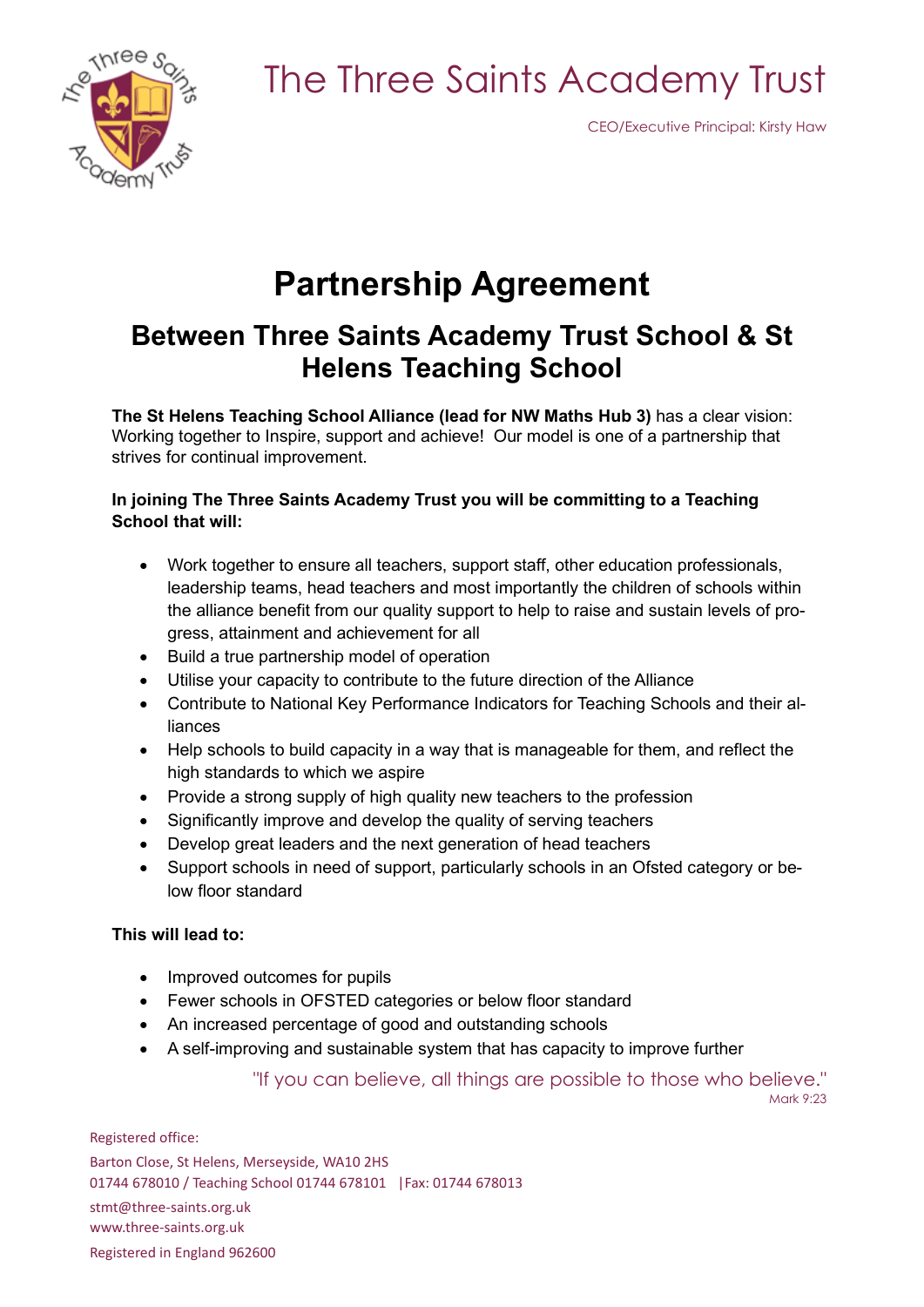## The Three Saints Academy Trust



CEO/Executive Principal: Kirsty Haw

### **What is will each school access?**

- Attendance at Alliance members meeting to shape the future of the Teaching Schools work
- Support for talent management and leadership development- School Direct-NQT-RQT-NPQML (EMTP/SLE/PDL)-NPQSL-NPQH- (NPQ/LLE/NLE)
- One Free place per year on the Excellent Maths Teacher Programme
- Free Head teacher and senior leadership briefings
- Free Deputy Head and Assistant HT termly networks
- NQT package 1 FREE place (usually £1050 per delegate)
- Attendance at termly Mathematics and Literacy subject leader workshops (usually £900)
- Attendance at EYFS Leadership network
- 25% off Science subject leader network
- 20% off School to School support packages
- 5 Free CPD sessions followed by 25% off CPD opportunities (usually £150 per day or £70 per half day)
- Free  $\frac{1}{2}$  day consultation to formulate a bespoke package of training for your school or a cluster of schools
- In house, bespoke training offer including 3 staff training days linked to school priorities
- Termly Trust training sessions linked to The Three Saints Academy Trust priorities
- Termly moderation checks including EYFS/KS1 and KS2, supported by external consultants
- Support to gain specific National Awards i.e. Arts Mark, UNICEF, Mental Health Award

"If you can believe, all things are possible to those who believe."

Mark 9:23

Registered office: Barton Close, St Helens, Merseyside, WA10 2HS 01744 678010 / Teaching School 01744 678101 |Fax: 01744 678013 stmt@three-saints.org.uk www.three-saints.org.uk Registered in England 962600